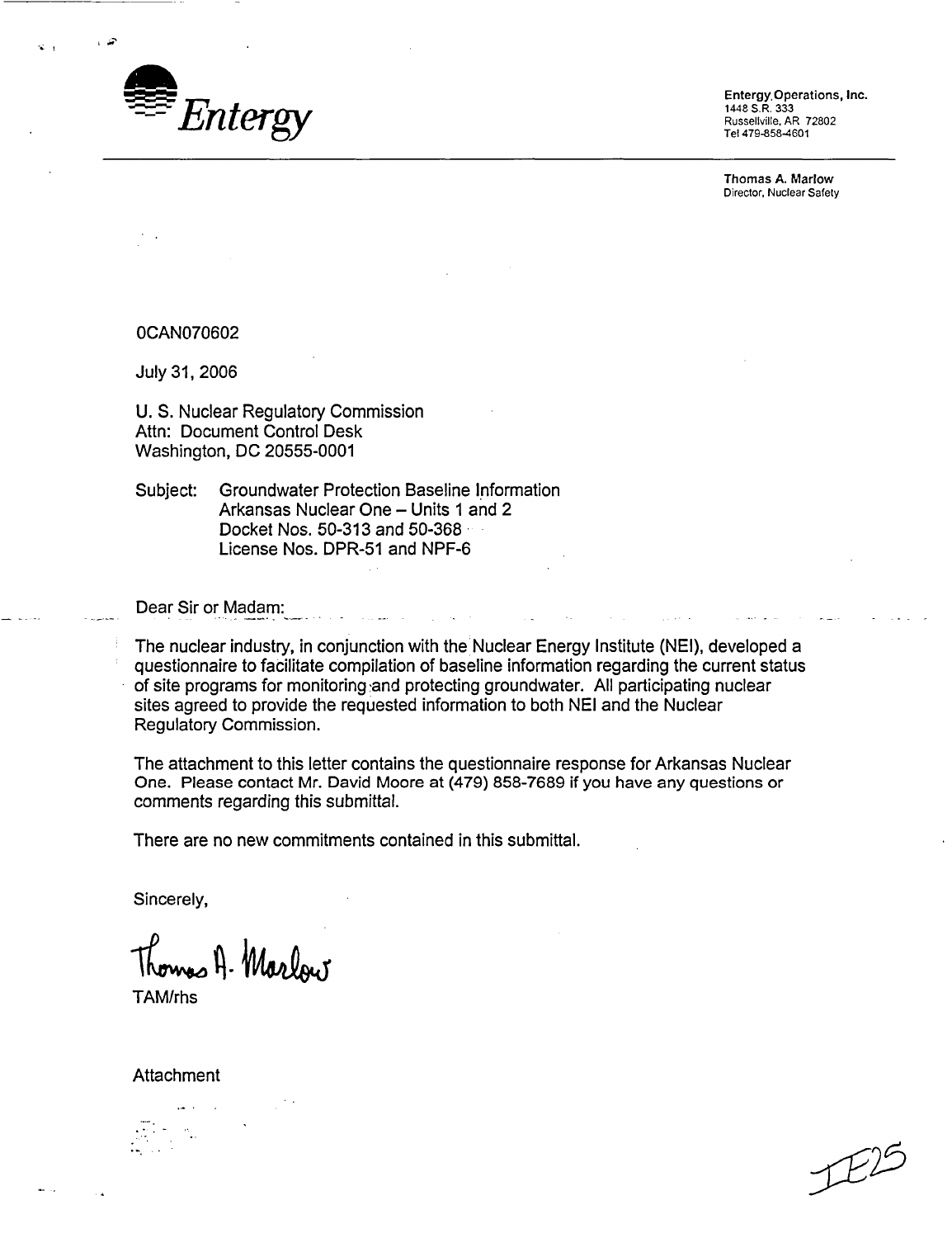0CAN070602 Page 2

÷

cc: Dr. Bruce S. Mallett Regional Administrator U. S. Nuclear Regulatory Commission Region IV 611 Ryan Plaza Drive, Suite 400 Arlington, TX 76011-8064

> NRC Senior Resident Inspector Arkansas Nuclear One P.O. Box 310 London, AR 72847

U. S. Nuclear Regulatory Commission Attn: Mr. Drew Holland Mail Stop O-7D1 Washington, DC 20555-0001

Mr. Stuart A. Richards Deputy Director, Division of Inspection and Regional Support Office of Nuclear Reactor Regulation U. S. Nuclear Regulatory Commission Mail Stop O-7H4 Washington, DC 20555-0001

..... Mr.-Ralph Anderson .. . **--** Nuclear Energy Institute 1776 Eye Street, NW Suite 400 Washington, DC 20006

Mr. Bernard Bevill Director, Division of Health Arkansas Department of Health and Human Services PO Box 1437, Slot H-30 Little Rock, AR 72203-1437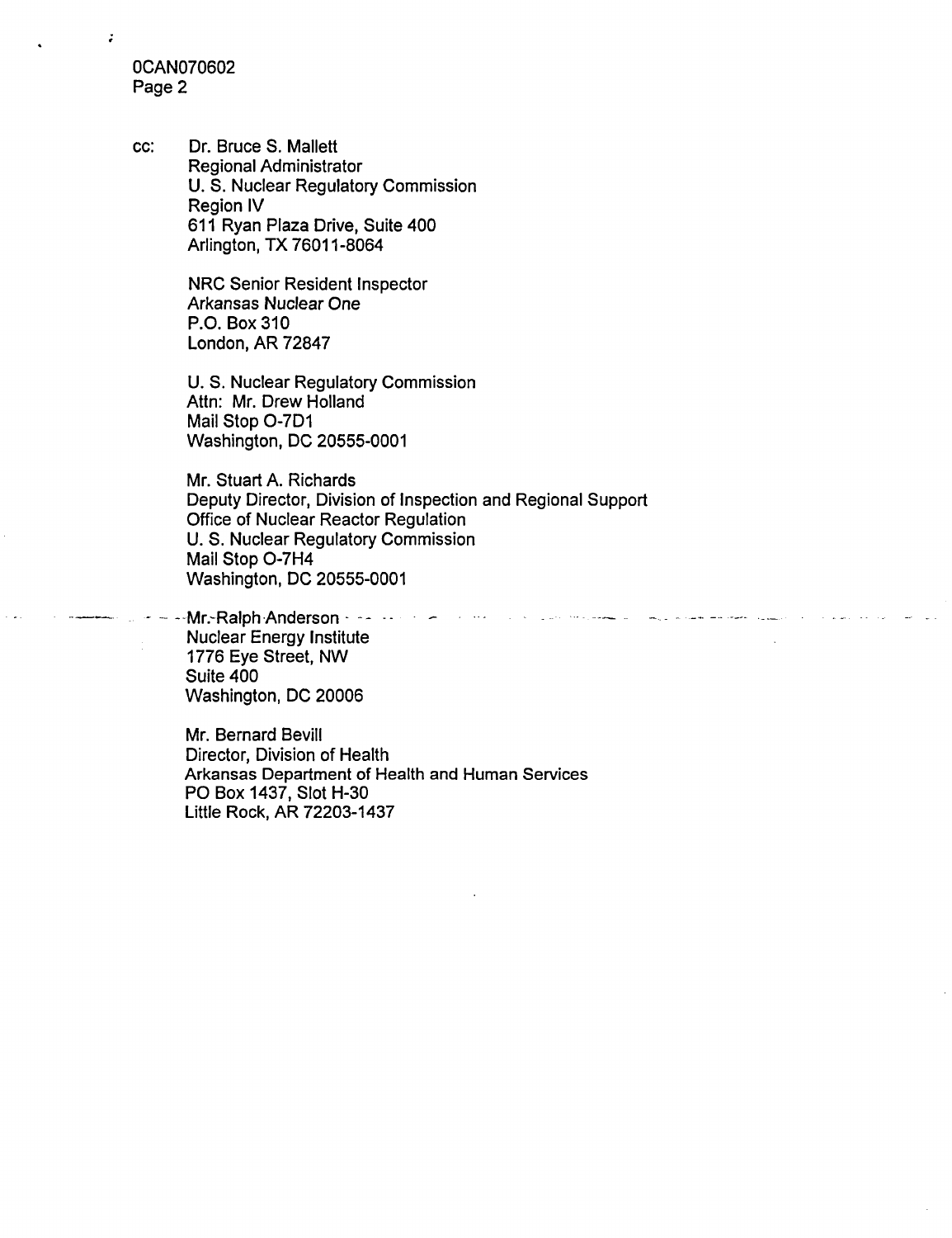Attachment

## 0CAN070602

Arkansas Nuclear One

Groundwater Protection Questionnaire Response

 $\varphi$  ,  $\varphi$  ,  $\varphi$ 

 $\bar{\omega}$  .

 $\mathbb{Z}$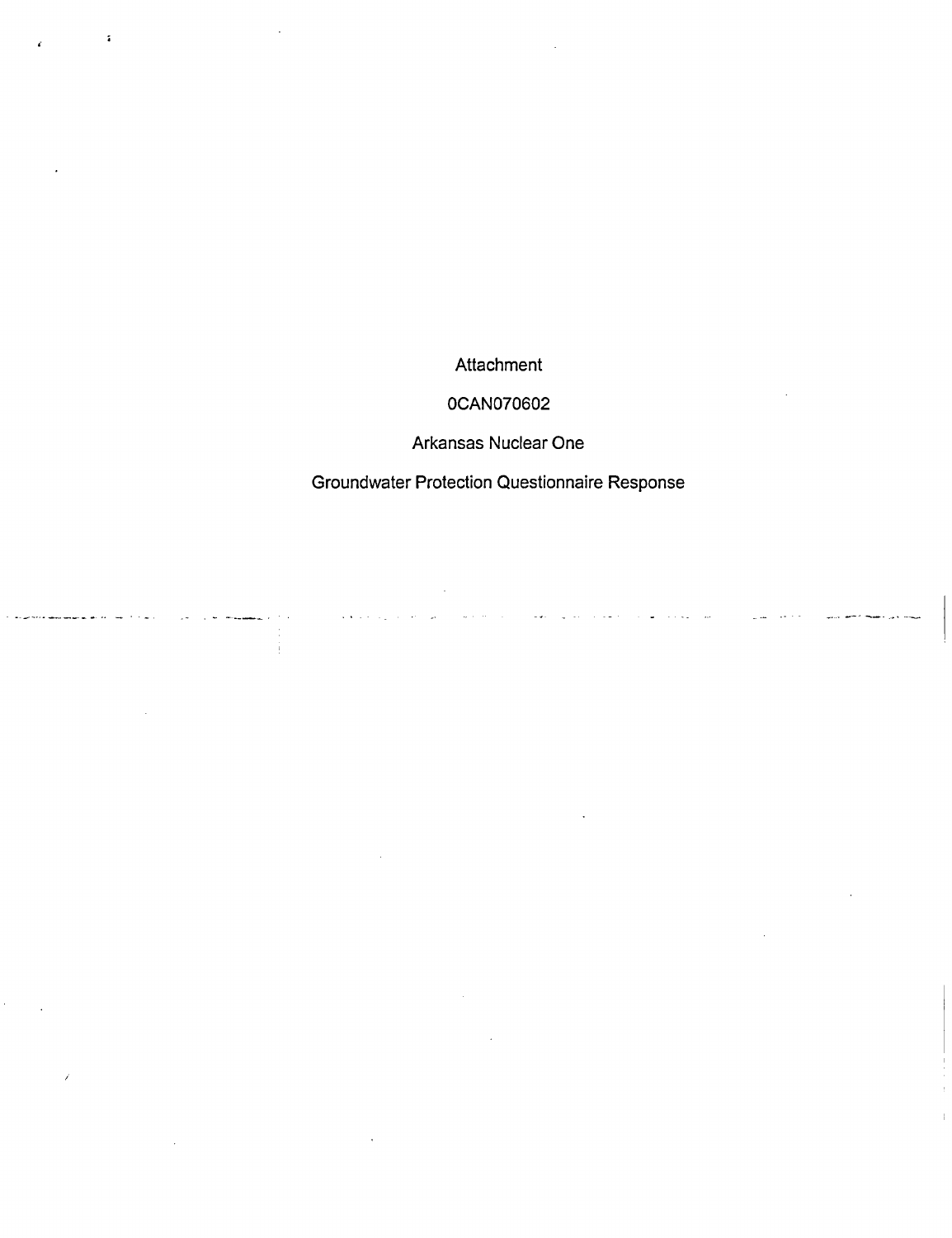# Groundwater Protection Questionnaire

1. Briefly describe the program and/or methods used for detection of leakage or spills from plant systems, structures, and components that have a potential for an inadvertent release of radioactivity from plant operations into groundwater.

## Response:

The ANO Chemistry department performs gamma spectrometry andlor Tritium analysis of samples collected routinely from systems identified as IE Bulletin 80- 10 systems in accordance with site procedure OP-1 042.003 (Radiochemistry Routine Surveillance Schedule and Tech. Spec. Reporting). This procedure contains appropriate guidance to ensure that Bulletin 80-10 requirements are met. In addition, the procedure requires that any positive indication of activity be documented in the Corrective Action Program.

OP 1012.018, (Administration of Radiological Surveys) directs the routine sampling and survey of non-radioactive systems, including those meeting the criteria of IE Bulletin 80-10. This procedure contains guidance to ensure that the requirements of the Bulletin are met and that any indication of radioactivity in these systems be documented in the Corrective Action Program.

ANO does not currently have a groundwater monitoring program. However, most plant systems, structures and components which contain radioactive contamination are located above ground or in plant structures such that any leakage or spills would be identified by plant operators and/or other plant personnel while performing their routine rounds and/or walkdowns. Currently, only monitored liquid releases are transported through buried piping systems or retained in holding ponds.

2. Briefly describe the program and/or methods for monitoring onsite groundwater for the presence of radioactivity released from plant operations.

### Response:

ANO does not currently have a groundwater monitoring program.

3. If applicable, briefly summarize any occurrences of inadvertent releases of radioactive 3. If applicable, briefly summarize any occurrences of inadvertent releases of radioactive liquids that have been documented in accordance with 10 CFR 50.75(g).

### Response:

On May 30, 2006, while the Unit-2 spent fuel pool tilt pit was being filled from the Boron Management Holdup Tanks, the tilt pit overflowed into the new fuel pit, contaminating areas outside of the radiological controlled area (RCA). Two rooms outside of the RCA were required to be decontaminated. Records relevant to compliance with 50.75(g) included radiological surveys, air samples, and isotopic analysis.